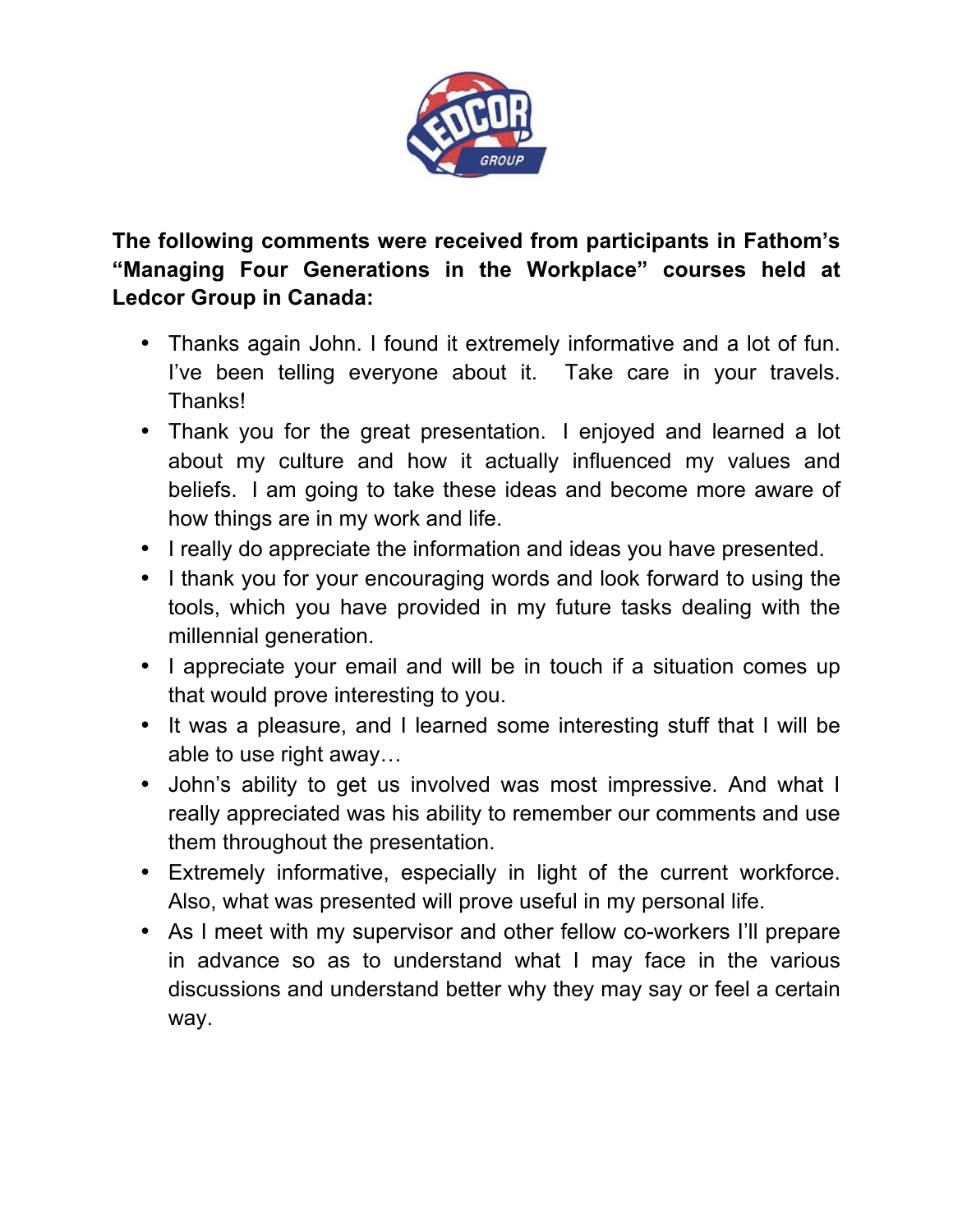

- The "Bridge Work" How to effectively be cross-generational was super.
- I will be more patient towards different generations.
- I really appreciated how the values tied in and many aspects did ring true.
- I will stop and consider the possible value assumption being made in situations and align to those to try to best work with people in our organization.
- I like the role-play, and the examples.
- I think this is a great course and adds value and can really open people's eyes.
- Great group activities and participation assignments.
- I will try to refer to the traits of other generations and be more tolerant of their desired values.
- Maybe next time I will be more aware of my co-workers generation / culture influence when I deal with them, in my presentations during training that I facilitate, in preparing reports and in my day  $-$  to  $-$  day interactions.
- I will remember to put myself in the other person's shoes when discussing and/or communicating issue.
- I will definitely try to see the other perspective and respect generational values.
- Having the insight on the generation strengths and gaps will help me focus on the end result of getting the different generations mind sets of employees to work together more effectively. Having clarity on the distinctive differences gave me the awareness I need to ensure I stay on course and focus on coaching them accordingly when trying to find concessions when they are working together.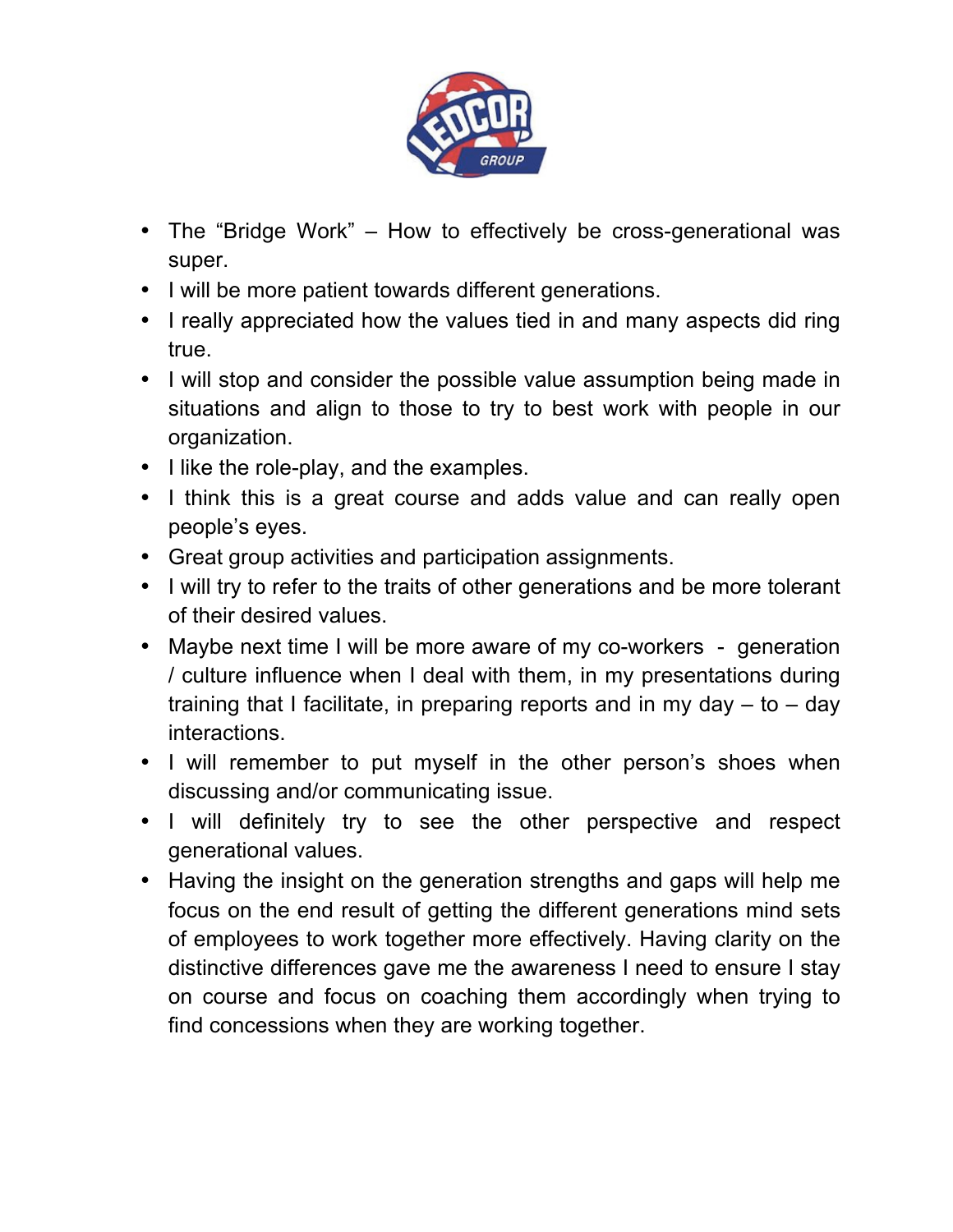

- I really liked the generational value lens; it is a great tool for understanding the core values of each generation. (It will be a very effective reference tool).
- John was very personable and made the room feel comfortable with him almost immediately.
- I found the course material to be very interesting, especially considering how diverse Ledcor is as a whole in terms of generations in the work place.
- My biggest take away will be to stop and reflect on difficult situations at work before letting frustration set in. Hopefully by applying my knowledge of the 4 generations I will be able to better understand where my colleagues are coming from, which will help facilitate communication.
- I also really enjoyed learning what values specific generations hold and how even though you may be of a different generation than someone else you can still hold similar values depending upon those held my your parents, grandparents, etc.
- Very interesting topic and relatable within the Ledcor culture! Really enjoyed John as a presenter!
- Overall, I will be more understanding and open to the opinions and ideas of different generations. For example I will be much less offended if I don't receive feedback on my work when the person who is suppose to provide that feedback is of a different generation than my own. I can now see that people's values are created by their experiences and these determine their behaviors.
- The instructor was great and did an excellent job of making the topic interesting. He made sure that everyone participated but didn't make shy people feel uncomfortable.
- I liked the break down of the values of each generation and how they were explained. I also liked the process of selecting value cards and then seeing which generations the values were mostly tied to.